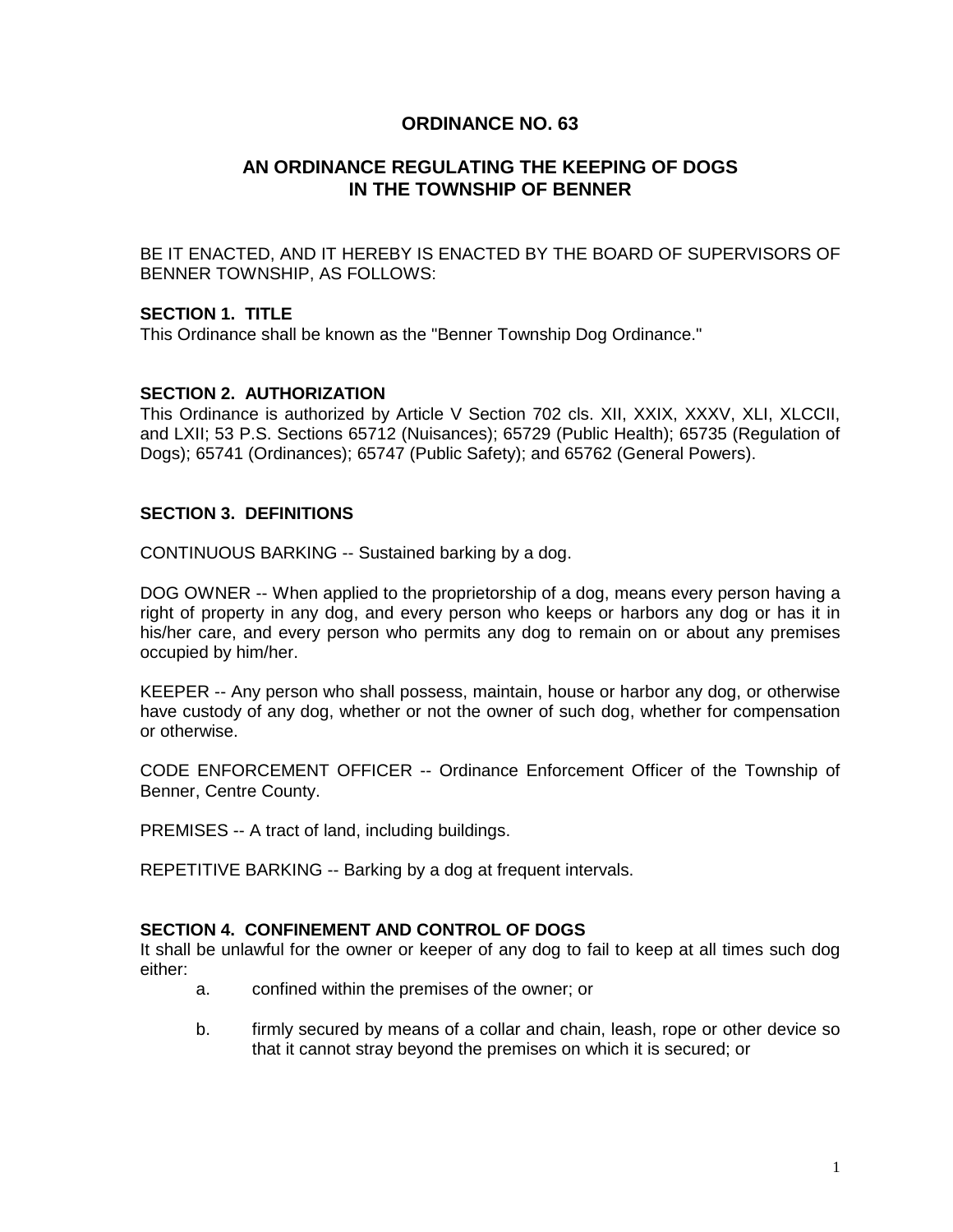c. under the reasonable control of some person, or when engaged in lawful hunting, exhibition or field training.

### **SECTION 5. EXCESSIVE BARKING**

It shall be unlawful for any owner to keep or harbor any dog which barks repetitively during any given one hour period, or which barks continuously for a period of ten consecutive minutes or more, and which creates an annoyance or disturbance on any adjacent property or public right-of-way. The harboring of any such dog, as defined herein, is hereby declared to be a nuisance.

### **SECTION 6. ENFORCEMENT AND PENALTIES**

- A. The Code Enforcement Officer of Benner Township shall be authorized to enforce the provisions of this Ordinance.
- B. Any person who shall violate any provision of this Ordinance shall, upon the first offense, be given a written warning notice by personal service or by certified mail, return receipt requested. It shall be a condition precedent to any enforcement action for penalties or fines, to show that a written warning was served upon or sent to the dog owner or keeper within the previous 12 month period.
- C. Any person who shall violate any provision of this Ordinance after notice of a previous violation as set forth in Section 6(B) above, shall, upon conviction thereof before a District Magistrate, be subject to pay a fine or not less than \$25.00 nor more than \$300.00, plus costs of prosecution for each offense.

## **SECTION 7. SEVERABILITY**

Should any sentence, clause, section or part of this Ordinance be found to be unconstitutional, illegal or invalid for any reason, such unconstitutionality, illegality or invalidity shall not affect or impair any of the remaining sections of this Ordinance.

If any sentences, clauses, sections or parts of this Ordinance conflict with any sentences, clauses, sections or parts of any other Ordinance of the Township of Benner or The Pennsylvania "Dog Law," such sentence, clause, section or part which was adopted most recently or which was excerpted from said Law which supersedes local ordinance shall prevail.

#### **SECTION 8. REPEALER**

Ordinance No. 56, enacted on February 7 1991, and known as the "Benner Township Animal Control Ordinance," is hereby repealed in its entirety.

## **SECTION 9. EFFECTIVE DATE**

This Ordinance shall become effective 5 days after enactment.